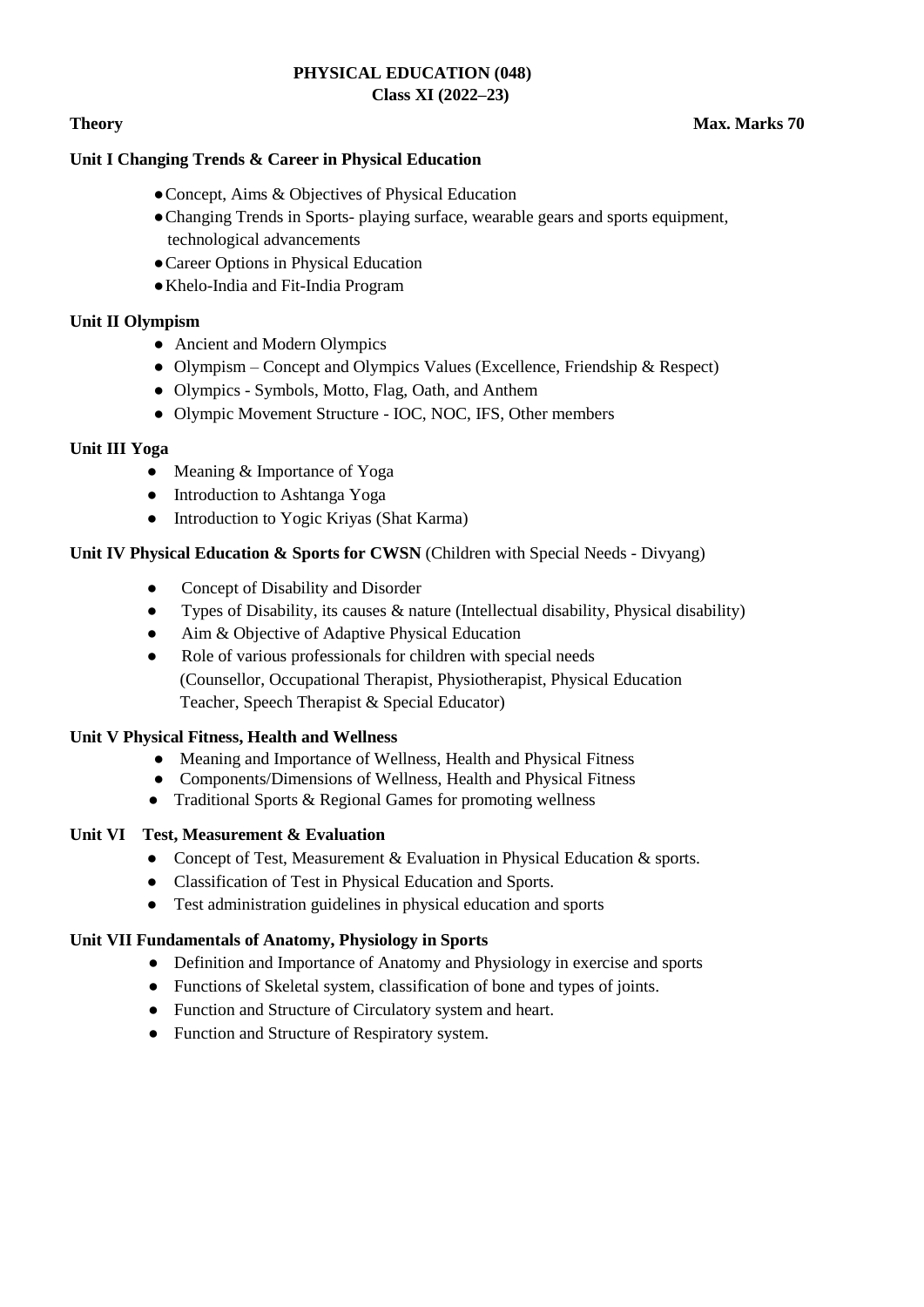### **Unit VIII Fundamentals of Kinesiology and Biomechanics in Sports**

- Definition and Importance of Kinesiology and Biomechanics in sports
- Principles of Biomechanics
- Types of Body Movements Flexion, Extension, Abduction, Adduction, Rotation, Circumduction, Supination & Pronation
- Axis and Planes Concept and its application in body movements

# **Unit IX Psychology & Sports**

- Definition & Importance of Psychology in Physical Education & Sports
- Adolescent Problems & Their Management
- Team Cohesion and Sports

# **Unit X Training and Doping in Sports**

- Concept and Principles of Sports Training
- Training Load: Over Load, Adaptation, and Recovery
- Concept of Doping and its disadvantages

### **Practical Max. Marks 30**

- **01.** Physical Fitness Test: SAI Khelo India Test, Brockport Physical Fitness Test (BPFT)\* 6 Marks
- 02. Proficiency in Games and Sports (Skill of any one IOA recognised Sport/Game of Choice)\*\* 7 Marks **03.** Yogic Practices 7 Marks
- **04.** Record File \*\*\* 5 Marks
- **05.** Viva Voce (Health/ Games & Sports/ Yoga) 5 Marks

\* Test for CWSN (any 4 items out of 27 items. One item from each component: Aerobic Function, Body Composition, Muscular strength & Endurance, Range of Motion or Flexibility)

\*\*CWSN (Children With Special Needs – Divyang): Bocce/Boccia , Sitting Volleyball, Wheel Chair Basketball, Unified Badminton, Unified Basketball, Unified Football, Blind Cricket, Goalball, Floorball, Wheel Chair Races and Throws, or any other Sport/Game of choice.

\*\*Children With Special Needs can also opt any one Sport/Game from the list as alternative to Yogic Practices. However, the Sport/Game must be different from Test - 'Proficiency in Games and Sports'

# **\*\*\*Record File shall include:**

- ❖ Practical-1: Labelled diagram of 400 M Track & Field with computations.
- ❖ Practical-2: Describe Changing Trends in Sports & Games in terms of changes in Playing surface, Wearable gears, Equipment, Technological advancements.
- ❖ Practical-3: Labelled diagram of field & equipment of any one IOA recognised Sport/Game of choice.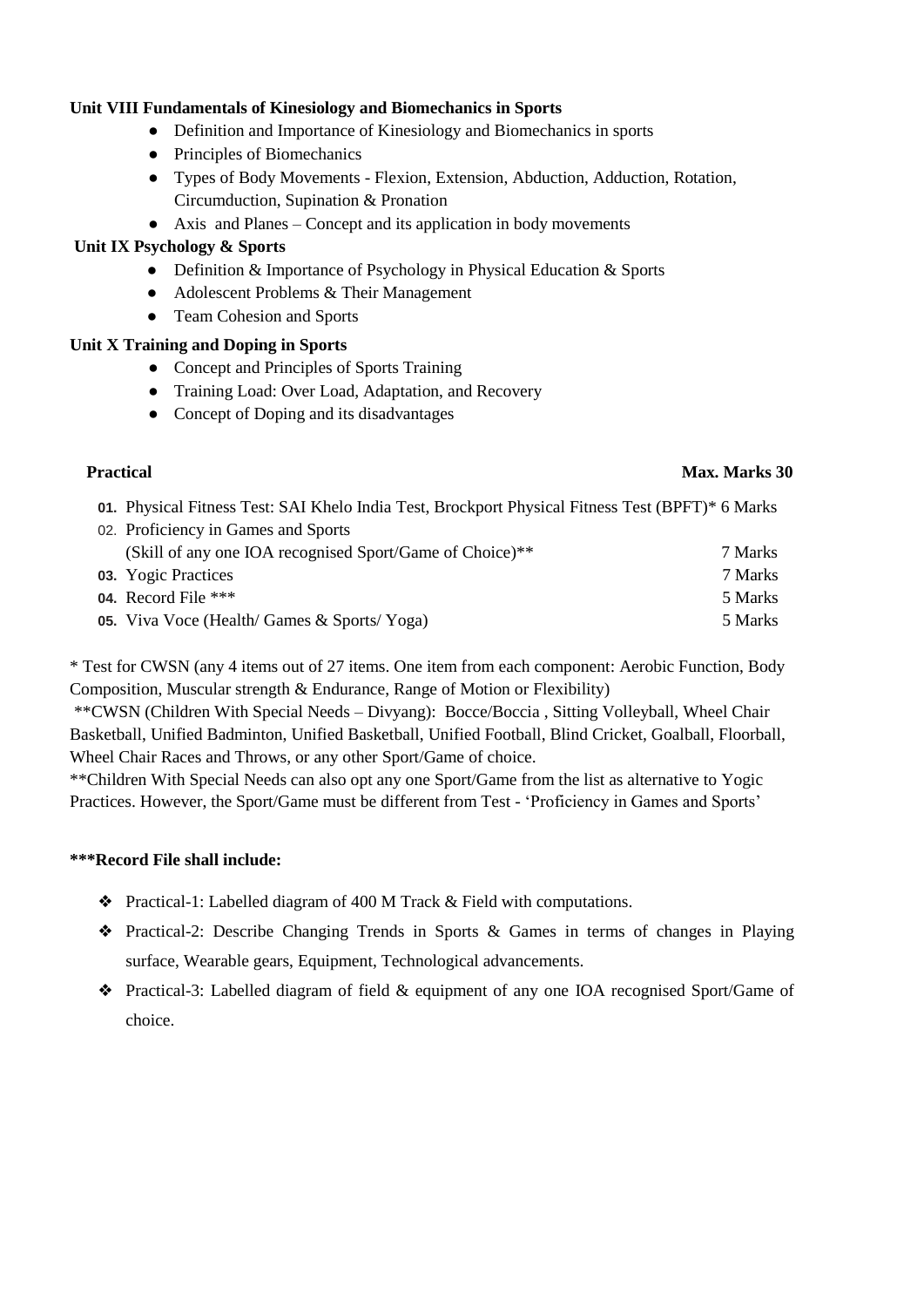### **PHYSICAL EDUCATION (048) Class XII (2022–23)**

### **Theory Max. Marks 70**

# **Unit I Management of Sporting Events**

- Functions of Sports Events Management (Planning, Organising, Staffing, Directing & Controlling)
- Various Committees  $\&$  their Responsibilities (pre; during  $\&$  post)
- Fixtures and its Procedures Knock-Out (Bye & Seeding) & League (Staircase & Cyclic)

# **Unit II Children & Women in Sports**

- Common Postural Deformities Knock Knee; Bow Legs; Flat Foot; Round Shoulders; Lordosis, Kyphosis, and Scoliosis and their corrective measures
- Special consideration (Menarche & Menstrual Dysfunction)
- Female Athletes Triad (Osteoporosis, Amenorrhea, Eating Disorders)

# **Unit III Yoga as Preventive measure for Lifestyle Disease**

- Obesity: Procedure, Benefits & Contraindications for Tadasana, Katichakrasana, Pavanmuktasana, Matsayasana, Halasana, Pachimottansana, Ardha – Matsyendrasana, Dhanurasana, Ushtrasana, Suryabedhan pranayama.
- Diabetes: Procedure, Benefits & Contraindications for Katichakrasana, Pavanmuktasana,Bhujangasana, Shalabhasana, Dhanurasana, Supta-vajarasana, Paschimottanasana, Ardha-Mastendrasana, Mandukasana, Gomukasana, Yogmudra, Ushtrasana, Kapalabhati.
- Asthma: Procedure, Benefits & Contraindications for Tadasana, Urdhwahastottansana, UttanMandukasana, Bhujangasana, Dhanurasana, Ushtrasana, Vakrasana, Kapalbhati, Gomukhasana Matsyaasana, Anuloma-Viloma.
- Hypertension: Procedure, Benefits & Contraindications for Tadasana, Katichakransan, Uttanpadasana, Ardha Halasana, Sarala Matyasana, Gomukhasana, UttanMandukasana, Vakrasana, Bhujangasana, Makarasana, Shavasana, Nadishodhanapranayam, Sitlipranayam.

# **Unit IV Physical Education & Sports for CWSN (Children with Special Needs -** *Divyang***)**

- Organizations promoting Disability Sports (Special Olympics; Paralympics; Deaflympics)
- Advantages of Physical Activities for children with special needs.
- Strategies to make Physical Activities assessable for children with special needs.

# **Unit V Sports & Nutrition**

- Concept of balance diet and nutrition
- Macro and Micro Nutrients: Food sources & functions
- Nutritive & Non-Nutritive Components of Diet

# **Unit VI Test & Measurement in Sports**

- Fitness Test SAI Khelo India Fitness Test in school:
	- o Age group 5-8 yrs/ class 1-3: BMI, Flamingo Balance Test, Plate Tapping Test
	- o Age group 9-18yrs/ class 4-12: BMI, 50mt Speed test, 600mt Run/Walk, Sit & Reach flexibility test, Strength Test (Abdominal Partial Curl Up, Push-Ups for boys, Modified Push-Ups for girls).
- Computing Basal Metabolic Rate (BMR)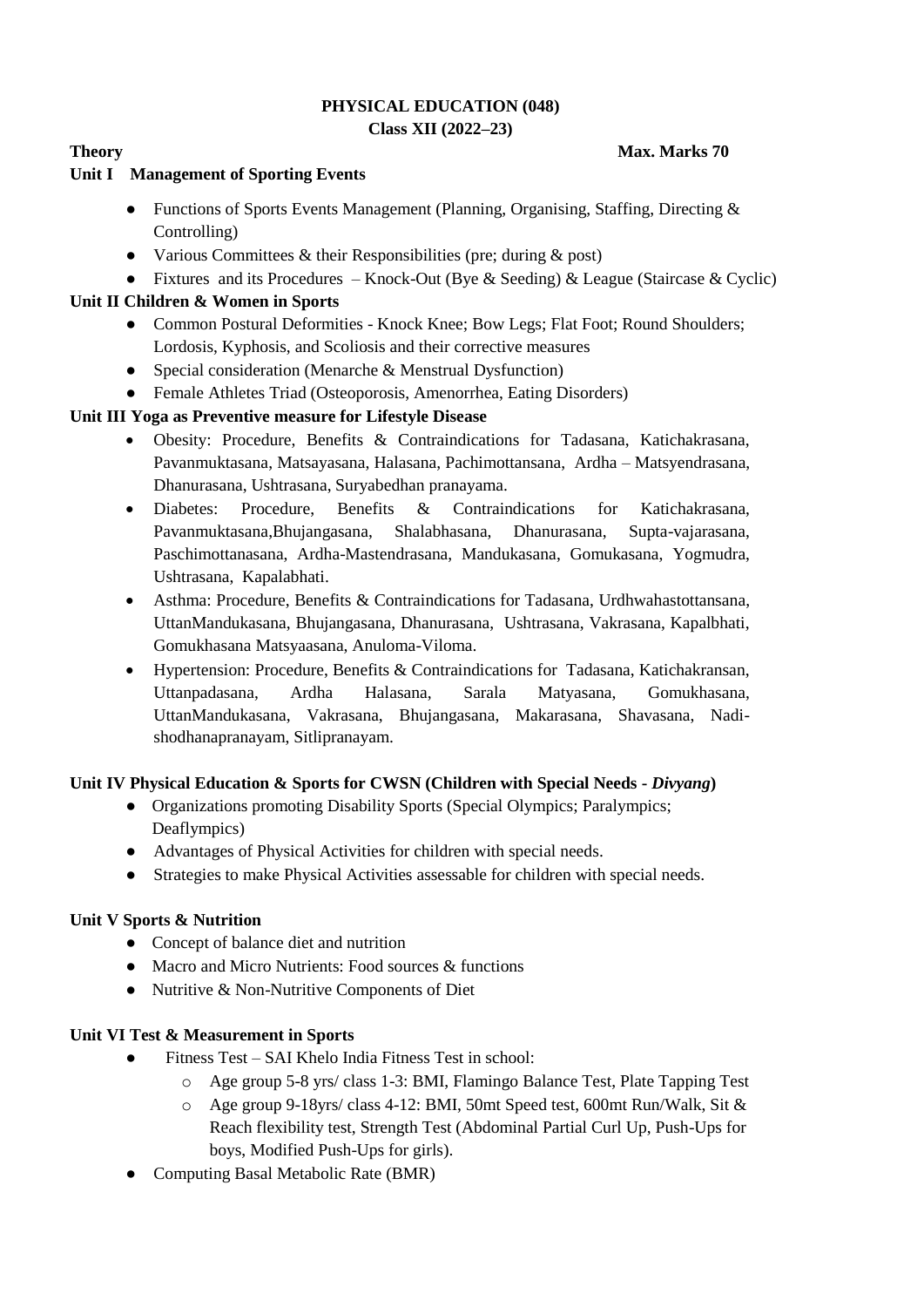- Rikli & Jones Senior Citizen Fitness Test
	- I. Chair Stand Test for lower body strength
	- II. Arm Curl Test for upper body strength
	- III. Chair Sit & Reach Test for lower body flexibility
	- IV. Back Scratch Test for upper body flexibility
	- V. Eight Foot Up & Go Test for agility
	- VI. Six Minute Walk Test for Aerobic Endurance

# **Unit VII Physiology & Injuries in Sports**

- Physiological factors determining components of physical fitness
- Effect of exercise on Muscular System
- Effect of exercise on Cardio-Respiratory System
- Sports injuries: Classification (Soft Tissue Injuries -Abrasion, Contusion, Laceration, Incision, Sprain & Strain; Bone & Joint Injuries - Dislocation, Fractures - Green Stick, Comminuted, Transverse Oblique & Impacted)

# **Unit VIII Biomechanics & Sports**

- Newton's Law of Motion  $&$  its application in sports
- Equilibrium Dynamic & Static and Centre of Gravity and its application in sports
- Friction & Sports
- Projectile in Sports
- **Unit IX Psychology & Sports**
	- Personality; its definition  $&$  types (Jung Classification  $&$  Big Five Theory)
	- Meaning, Concept & Types of Aggressions in Sports
	- Psychological Attributes in Sports Self Esteem, Mental Imagery, Self Talk, Goal Setting

# **Unit X Training in Sports**

- Concept of Talent Identification and Talent Development in Sports
- Introduction to Sports Training Cycle Micro, Meso, Macro Cycle.
- Types & Method to Develop Strength, Endurance and Speed
- Types & Method to Develop Flexibility and Coordinative Ability

### **Practical Max. Marks 30**

**01.** Physical Fitness Test: SAI Khelo India Test, Brockport Physical Fitness Test (BPFT)\* 6 Marks

| 02. Proficiency in Games and Sports                      |         |
|----------------------------------------------------------|---------|
| (Skill of any one IOA recognised Sport/Game of Choice)** | 7 Marks |
| 03. Yogic Practices                                      | 7 Marks |
| 04. Record File $***$                                    | 5 Marks |
| <b>05.</b> Viva Voce (Health/Games & Sports/Yoga)        | 5 Marks |

\* Test for CWSN (any 4 items out of 27 items. One item from each component: Aerobic Function, Body Composition, Muscular strength & Endurance, Range of Motion or Flexibility)

\*\*CWSN (Children With Special Needs – Divyang): Bocce/Boccia , Sitting Volleyball, Wheel Chair Basketball, Unified Badminton, Unified Basketball, Unified Football, Blind Cricket, Goalball, Floorball, Wheel Chair Races and Throws, or any other Sport/Game of choice.

\*\*Children With Special Needs can also opt any one Sport/Game from the list as alternative to Yogic Practices. However, the Sport/Game must be different from Test - 'Proficiency in Games and Sports'

# **\*\*\*Record File shall include:**

- ❖ Practical-1: Fitness tests administration.
- ❖ Practical-2: Procedure for Asanas, Benefits & Contraindication for any two Asanas for each lifestyle disease.
- ❖ Practical-3: Anyone one IOA recognised Sport/Game of choice. Labelled diagram of Field & Equipment. Also mention its Rules, Terminologies & Skills.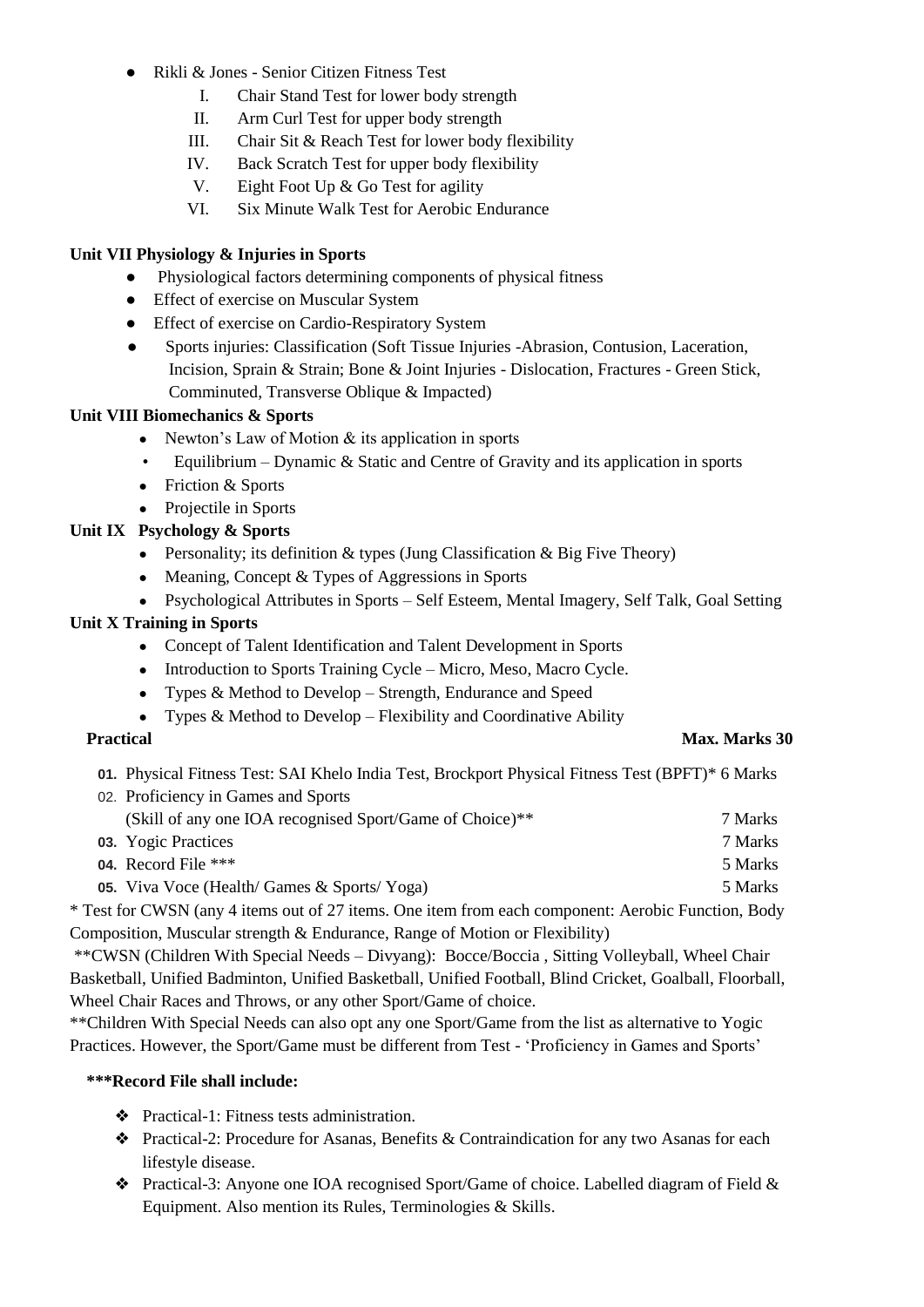**Note: For PE (048) Curriculum, Handbooks are already available at Board's website. However, the revised version of these Handbooks would soon be available that include following topics at Board's Academic website [www.cbseacademic.nic.in](http://www.cbseacademic.nic.in/)**

### **Class XI Handbook:**

**Unit I Changing Trends & Career in Physical Education -** Concept, Aims & Objectives of Physical Education; Development of Physical Education in India – Post Independence; Changing Trends in Sports- playing surface, wearable gears and sports equipment, technological advancements; Career Options in Physical Education; Khelo-India and Fit-India Program

**Unit II Olympism -** Olympism – Concept and Olympics Values (Excellence, Friendship & Respect); Olympic Value Education – Joy of Effort, Fair Play, Respect for Others, Pursuit of Excellence, Balance Among Body, Will & Mind; Ancient and Modern Olympics; Olympics - Symbols, Motto, Flag, Oath, and Anthem; Olympic Movement Structure - IOC, NOC, IFS, Other members

**Unit III Yoga -** Meaning & Importance of Yoga; Introduction to Ashtanga Yoga; YogicKriyas (Shat Karma); Pranayama and its types; Active lifestyle and Stress Management through Yoga

**Unit IV Physical Education & Sports for CWSN** (Children with Special Needs - Divyang) - Concept of Disability and Disorder; Types of Disability, its causes & nature (Intellectual disability, Physical disability); Disability Etiquettes; Aim & Objective of Adaptive Physical Education; Role of various professionals for children with special needs (Counsellor, Occupational Therapist, Physiotherapist, Physical Education Teacher, Speech Therapist & Special Educator)

**Unit V Physical Fitness, Health and Wellness** - Meaning and Importance of Wellness, Health and Physical Fitness; Components/Dimensions of Wellness, Health and Physical Fitness; Traditional Sports & Regional Games for promoting wellness; Leadership through Physical Activity and Sports; Introduction to First Aid – PRICE

**Unit VI Test, Measurement & Evaluation -** Concept of Test, Measurement &Evaluation in Physical Education & sports; Importance of Test, Measurement and Evaluation in Sports; Classification of Test in Physical Education and Sports; Test administration guidelines in physical education and sports; BMI, Waist-Hip Ratio, Skin fold Measures (3-site)

**Unit VII Fundamentals of Anatomy, Physiology in Sports -** Definition and Importance of Anatomy and Physiology in exercise and sports; Functions of Skeletal system, classification of bone and types of joints; Properties and Functions of Muscles; Function and Structure of Circulatory system and heart; Function and Structure of Respiratory system

**Unit VIII Fundamentals of Kinesiology and Biomechanics in Sports -** Definition and Importance of Kinesiology and Biomechanics in sports; Principles of Biomechanics; Kinetics and Kinematics in Sports; Types of Body Movements - Flexion, Extension, Abduction, Adduction, Rotation, Circumduction, Supination & Pronation; Axis and Planes – Concept and its application in body movements

**Unit IX Psychology & Sports -** Definition & Importance of Psychology in Physical Education & Sports; Developmental Characteristics at Different Stages of Development; Adolescent Problems & their Management; Team Cohesion and Sports; Introduction to Psychological Attributes: Attention, Resilience, Mental Toughness

**Unit X Training and Doping in Sports -** Concept and Principles of Sports Training; Training Load: Over Load, Adaptation, and Recovery; Warming-up & Limbering Down – Types, Method & Importance; Concept of Skill, Technique, Tactics& Strategies; Concept of Doping and its disadvantages

### **Class XII Handbook:**

**Unit I Management of Sporting Events -** Functions of Sports Events Management (Planning, Organising, Staffing, Directing & Controlling); Various Committees & their Responsibilities (pre; during & post); Fixtures and its Procedures – Knock-Out (Bye & Seeding) & League (Staircase & Cyclic); Intramural & Extramural – Meaning, Objectives & Its Significance; Community Sports – Purpose and benefits

**Unit II Children & Women in Sports -** Exercise Guidelines of WHO for different age groups; Common Postural Deformities - Knock Knee; Bow Legs; Flat Foot; Round Shoulders; Lordosis, Kyphosis, and Scoliosis and their corrective measures; Women participation in Sports – Physical, Psychological and Social benefits; Special consideration (Menarche & Menstrual Dysfunction); Female Athletes Triad (Osteoporosis, Amenorrhea, Eating Disorders)